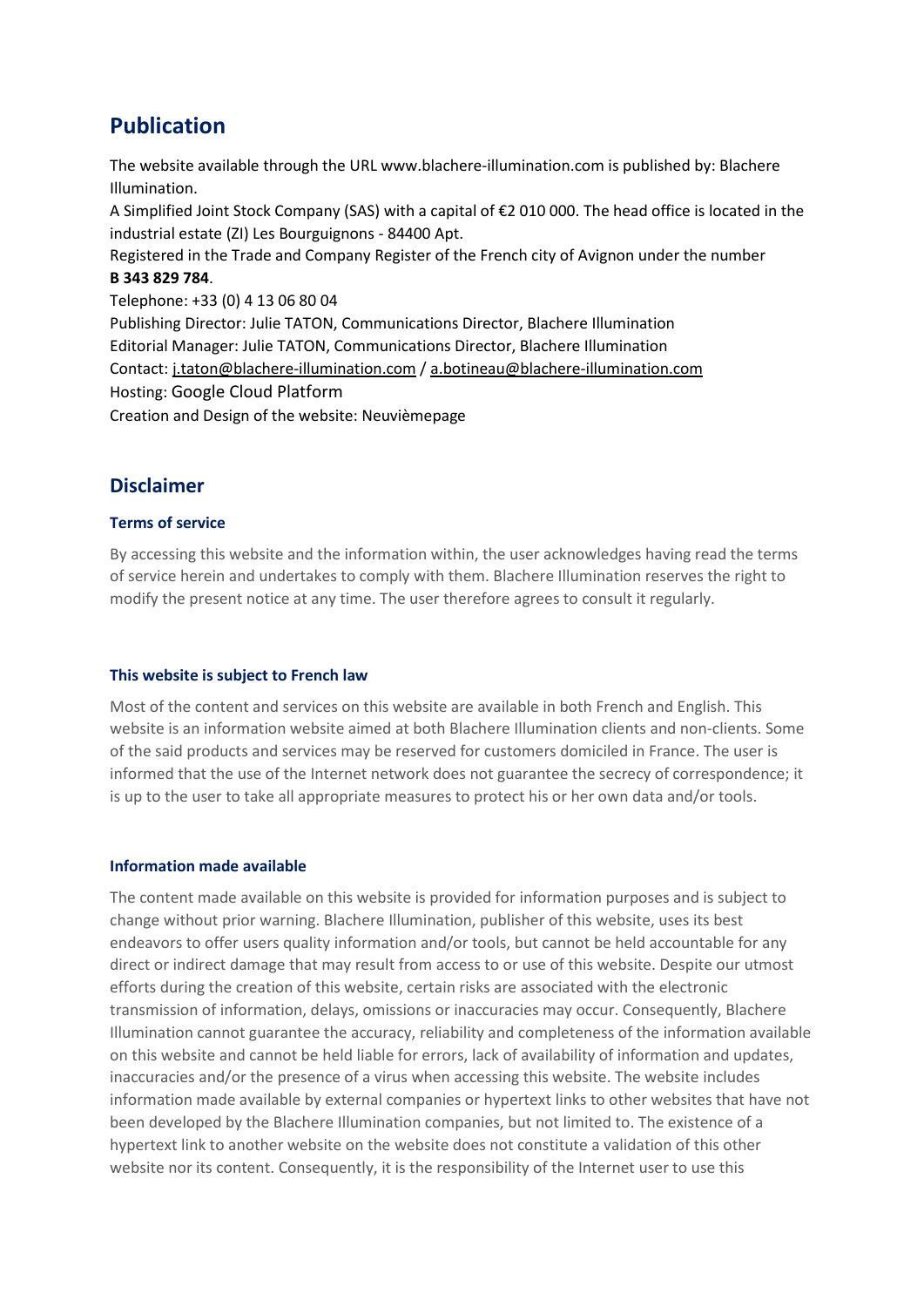information with discernment and a critical mind. Blachere Illumination cannot be held responsible for the information, opinions and recommendations made by these third parties. Similarly, Blachere Illumination cannot be held liable in the event of misuse of the website by the user or in the event of temporary unavailability of the website (cases of force majeure, maintenance periods or technical incidents of any kind). The user is solely and exclusively responsible for the use of the information available on this website and for any consequences that may arise from it, including, but not limited to, decisions taken and actions undertaken on the basis of said information.

#### **Pricing**

Access to this website is free of charge, excluding Internet service providers and telephone communication costs which are billed directly by the operators.

#### **Data processing and liberties**

Requests for information preceded by the mention (\*) are mandatory; without this information, the expectations of the Internet users could not be met.

Internet users have, depending on the case, a right of access, opposition for legitimate reasons or to commercial prospecting as well as the right to correct, complete, update, lock and delete inaccurate or incomplete data by writing to Blachere Illumination, industrial estate (ZI) les Bourguignons - 84400 Apt.

#### **Intellectual Property Rights**

This website must be considered as a whole. This website and all the elements appearing on it (information, data, text, sounds, images, drawings, graphics, distinctive signs, logos, brands, etc.) are the exclusive property of Blachere Illumination or its partners. All these elements are subject to the provisions of the French Intellectual Property Code and, as such, are protected against any use unauthorised by law or these terms of service. The reproduction of these elements is only authorised for information purposes and/or copies or reproductions for strictly private and personal use. Any other reproduction, representation or distribution, in whole or in part, of the content of this website, on any medium or by any process whatsoever, is prohibited. Failure to comply with this prohibition constitutes an infringement likely to engage the civil and criminal liability of the counterfeiter. In particular, it is strictly forbidden to use or reproduce the name "Blachere Illumination" and/or its logo, alone or in association, for any purpose whatsoever, and in particular for advertising purposes, without the prior written consent of Blachere Illumination. Similarly, downloading or any other form of copying of software or information present on the Blachere Illumination website does not confer any rights over them. It is strictly forbidden to reproduce them (in whole or in part), to transmit them (electronically or in any other way) and to modify them. It is also forbidden to use the Blachere Illumination website for public or commercial purposes without the prior written consent of Blachere Illumination.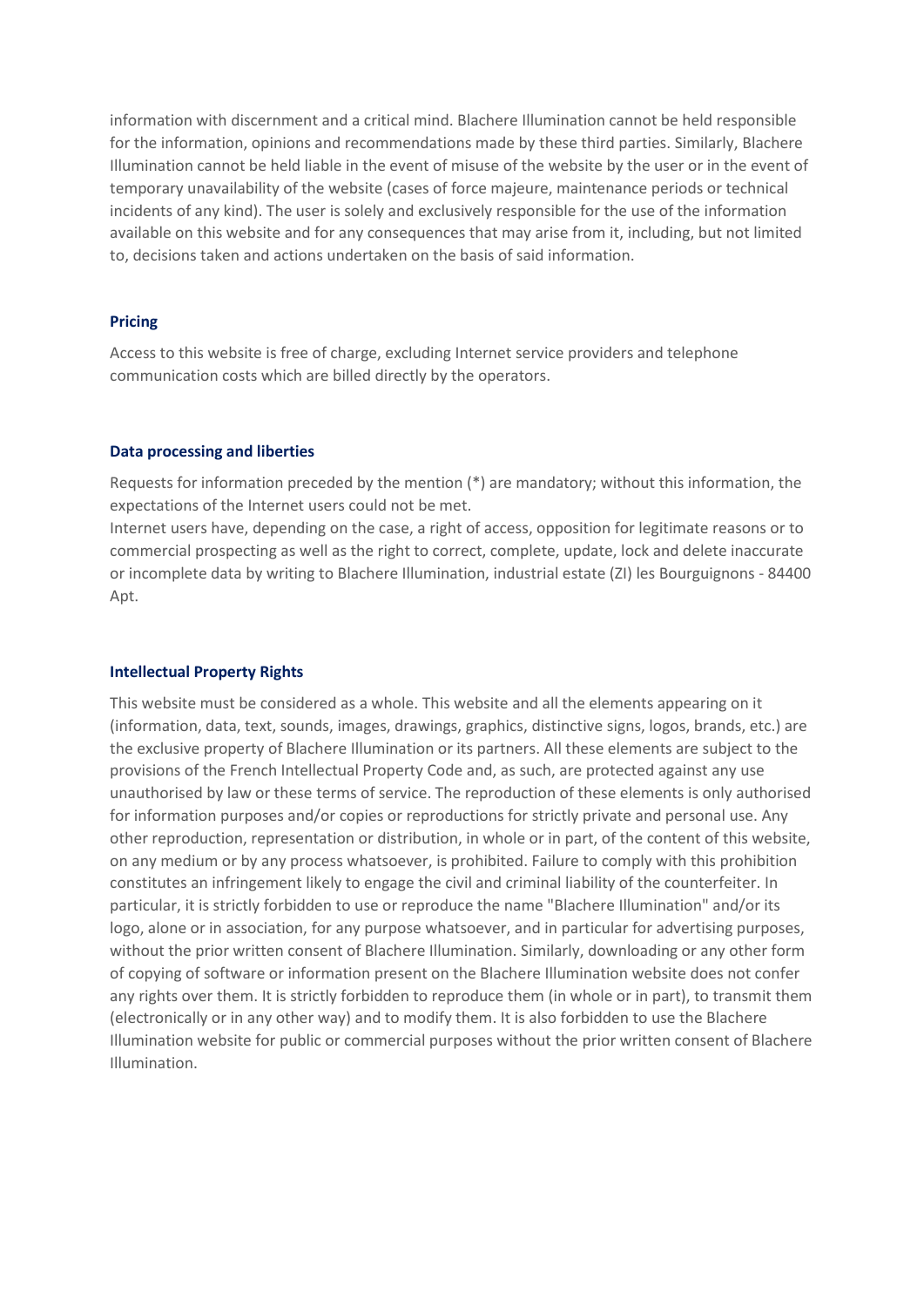#### **Hypertext links**

The presence on this website of hypertext links to other resources on the Internet does not constitute a validation of said resources or their content and Blachere Illumination, publisher of this website, cannot be held accountable for them. Any hypertext link to this website must be expressly authorised in advance by Blachere Illumination, which reserves the right to remove the link at any time.

#### **Data controller and purposes**

The personal data collected within the framework of this website are collected by Blachere Illumination, publisher of the website, in its capacity as the data controller and will be used for the following purposes: processing of the request for information, drawing up statistics, carrying out canvassing actions. Internet users have, depending on the case, a right of access, of opposition for legitimate reasons or to commercial prospecting as well as the right to correct, complete, update, lock and delete inaccurate or incomplete data by writing to Blachere Illumination, industrial estate (ZI) les Bourguignons – 84400 Apt.

#### **Usage and data collection characteristics**

You are not obliged to answer all or part of the questions you are asked. The obligatory nature of the communication of information is indicated by the presence of an asterisk.

#### **How to exercise your rights**

You may, at any time, in accordance with the law, oppose the processing of your information, access it, have it corrected, by sending an e-mail to the webmaster. You may, at any time, oppose the communication of your data to third parties or their use by the data controller, for commercial purposes, under the conditions indicated above.

#### **Use of your data for canvassing purposes**

In accordance with the applicable regulations, any canvassing by automatic calling machine, e-mail or fax, as well as any transfer or rental of data for canvassing purposes using these means, will only be carried out with the prior consent of the user concerned to receive canvassing via this channel and/or to the transfer of his/her data. If you agree to receive such marketing messages by ticking the acceptance boxes provided for this purpose on this website, you may at any time revoke this consent, and in particular each prospecting email will offer you the possibility of opposing the sending of new marketing e-mails in the future. Any canvassing by postal mail or telephone without automatic calling machines can only be carried out after having given the user concerned the opportunity to oppose it before the final validation of his answers (when collecting his postal and telephone details). If you do not object to receiving such marketing messages by ticking or unchecking the boxes provided for this purpose on this website, you may subsequently, at any time and free of charge, exercise your right to object, under the conditions set out in the paragraph " How to exercise your rights ".